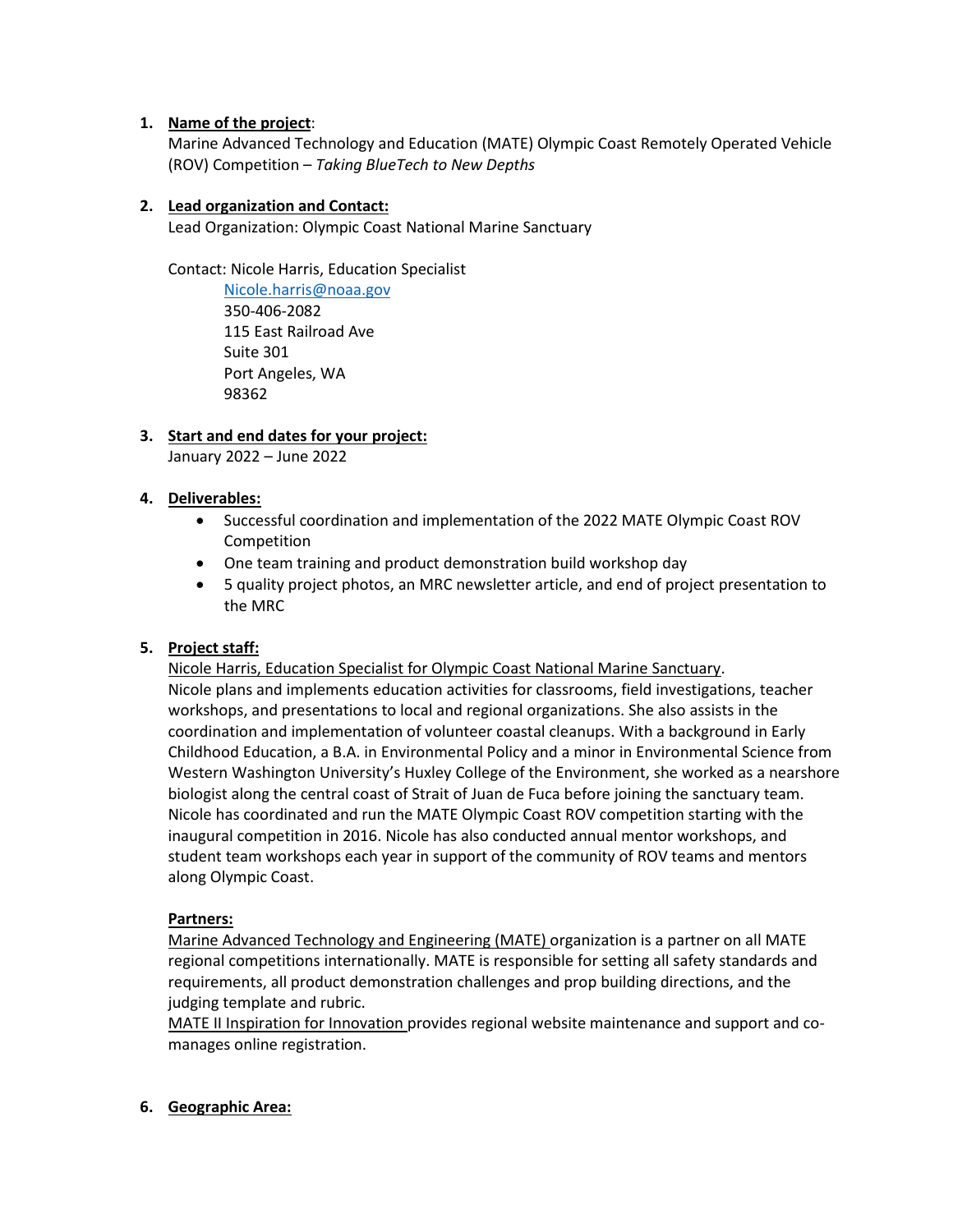The MATE Olympic Coast ROV Competition program strives to reach the communities in the coastal counties of Clallam, Jefferson, Grays Harbor, Pacific, and Wahkiakum. The competition takes place at the Forks Aquatic and Athletic Center, in Forks WA..

## **7. Permits:**

Competition Insurance with MATE II Inspiration for Innovation.

#### **8. Project Narrative** (up to 5 pages not including attachments):

#### **Abstract:**

Olympic Coast National Marine Sanctuary is seeking \$1300 in funding to support the 4th MATE Olympic Coast ROV Competition in Forks WA. The MATE Olympic Coast ROV Competition uses underwater robots, also known as Remotely Operated Vehicles or ROVs to engage students in science, technology, engineering and math (STEM) and prepare students for technical careers. The competition provides students opportunities for hands-on experience in STEM while student teams develop and apply technical, teamwork and problem-solving skills as they tackle missions modeled after real-world scenarios from the ocean workplace.

Funding through the North Pacific Coast Marine Resource Committee will be used to support an in-person competition event for teams in 2022 as the program works to re-build ROV student opportunities for the current and future ROV community of Olympic Coast.

#### **Background**

Ocean Literacy, broadly defined, is an enduring understanding of the ocean's influence on people and people's influence on the ocean in a manner encouraging lifelong attitudes of ocean resource stewardship and personal commitment. Olympic Coast National Marine Sanctuary (OCNMS) Management Plan states that "the sanctuary and partners will continue and expand existing - and develop new - education and outreach programs around the concept of Ocean Literacy". Additionally, enhancing the public's awareness and appreciation of natural and cultural resources of Olympic Coast is a cornerstone of the sanctuary's mission, which follows directly from mandates of the National Marine Sanctuary Act.

We know that the K-12 audience of coastal communities of Olympic Peninsula are the next generation of managers, scientists and educators of their resources. Because of this, OCNMS has both a strong obligation and interest in providing local schools with access to marine science education that meet education standards while fulfilling needs identified by regional educators. With the adoption of the Next Generation Science Standards (NGSS) in Washington State, teachers were looking for creative and engaging ways to bring STEM education to their students. ROVs seemed a natural fit to STEM education and student engagement, and also met efforts to understand and explore Ocean Literacy Principle number 7, The ocean is largely unexplored. In early 2016 Quileute Tribal School high school students participated in an Introduction to ROVs program at Olympic Natural Resources Center. The obvious student and educator interest from this initial event led to a partnership with the MATE Pacific Northwest ROV Challenge organizers. The first mentor training and motor kit assembly workshop was held in Forks WA in November 2016. This was shortly followed in 2017 by the first Olympic Coast ROV competition in Forks WA. Teams from 6 different coastal schools; Clallam Bay, Neah Bay, Forks, Quileute Tribal School, Lake Quinault and Taholah, participated in the competition. This inaugural ROV competition saw 13 competing teams and over 25 volunteers from a variety of professional STEM careers. The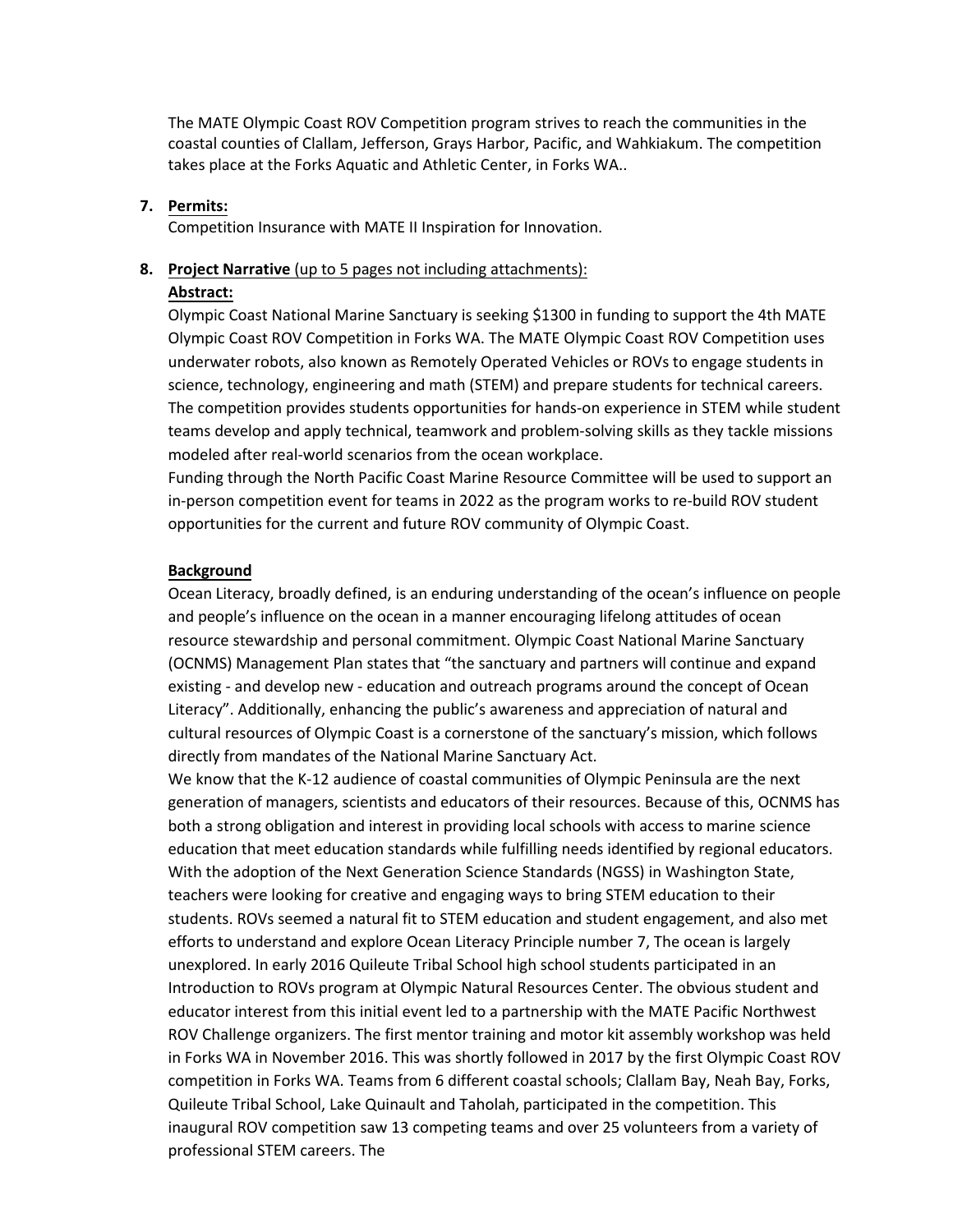top three teams - based on accumulated points of product demonstration and poster and presentation – were recognized in two competing categories, Scout and Navigator. Discretionary awards were also provided for teams excelling in categories such as best design, best teamwork, and the MacGyver award. This competition was supported largely by the MATE Pacific Northwest Competition in Federal Way, providing the props for all underwater challenges, as well as additional volunteer judges and templates for judging and scoring. In May of 2018 the 2nd annual Olympic Coast ROV Competition was held in Forks WA, with 14 competing teams participating. Again, the MATE Pacific Northwest ROV Competition supported our then "Satellite" competition with underwater props, judging templates and volunteer judges. The top three teams in both Scout and Navigator were recognized along with discretionary awards based on judge observations and recommendations.

Not wanting to continually tax the resources of the MATE Pacific Northwest ROV Competition, we worked with the MATE organization to become autonomous from Pacific Northwest as an official regional competition known as the MATE Olympic Coast ROV Competition. The construction of underwater challenges, judge recruitment and safety standards were entirely our responsibility, however the official status provided us with MATE resources, a regional website for competition registration and event insurance covered through MATE II. On May 18th 2019, the 3rd annual MATE Olympic Coast ROV Competition was held. The top three teams in both Scout and Navigator were recognized, with the first-place teams receiving a \$250 cash prize from the Surfrider Foundation Olympic Chapter.

And then came the global pandemic. In early 2020 plans were progressing in preparation for the 4<sup>th</sup> annual ROV competition when the world as we knew it came to a screeching halt. The reality of an in-person ROV competition for 2020 was quickly removed as much of our business-asusual shifted to the virtual world. This stretched into 2021, where the continued Covid-19 restrictions led to efforts around an ROV competition focusing on supporting student learning with the AT-Home Student STEM Challenge. This At-Home Student STEM Challenge provided students with a variety of supplies and an engineering challenge. 28 students participated in the AT-Home Student STEM Challenge, submitting photos and video entries of their at-home engineering. Every student participating received a participation "science experiment in a test tube" prize and the students with the three highest scores received a small cash prize.

As of October 2021, after more than 18 months of disrupted education opportunities and inperson activities, MATE Inspiration for Innovation is kicking off the 2022 ROV Competition year "Taking BlueTech to New Depths". Challenges in 2022 will include the real-world scenarios of *Marine Renewable Energy, Offshore Aquaculture and Blue Carbon* and *The Antarctic Then and Now.* Teachers and mentors of the Olympic Coast ROV community are eager to dive-in to the engineering, problem-solving and team building that comes with the preparation of participating in an ROV Competition. Current projections from the Clallam County Health Officer suggest Spring of 2022 is well positioned for the return of safe in-person activities following continued vaccination of residents, including students aged 5-12. Keeping the necessary safety precautions into mind, it seems appropriate and important to plan for an inperson ROV competition. Knowing that engagement in ROV waned with the removal of inperson and after school learning, continued support for the program is paramount as we work to inspire and engage the upcoming generation of confident critical thinkers working with team members to problem solve our future

### **MRC Benchmarks**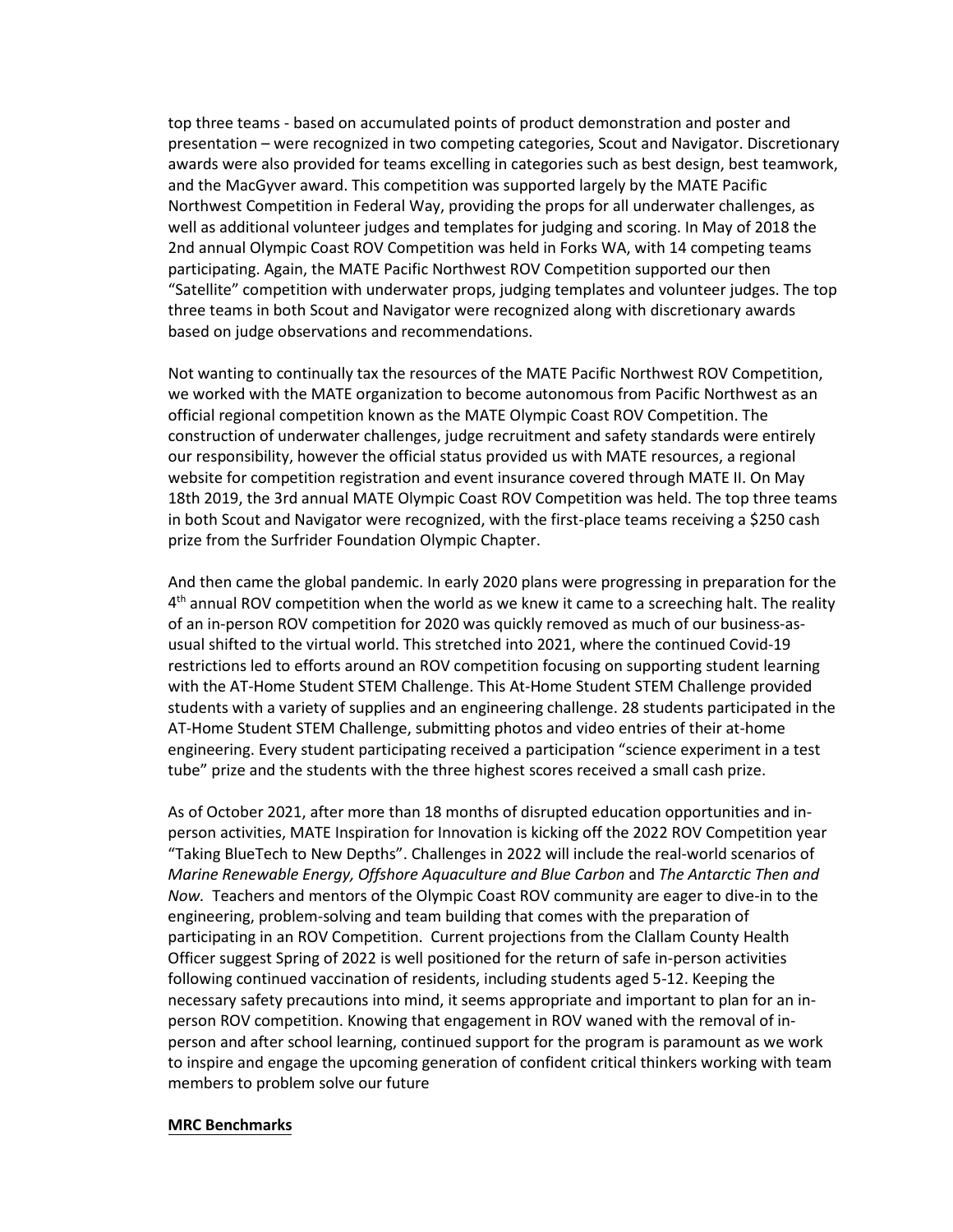The MATE Olympic Coast ROV Competition meets the MRC benchmark of **Education and Outreach** through coordination and implementation of education and outreach programs with other organizations. Students participating in ROV programs offered through coastal schools (both in class curriculums and after school groups) and supported by OCNMS, MATE, their communities and the ROV Competition, are better prepared to enter the marine workforce with confidence and experience in critical thinking, teamwork and problem solving.

## **Project Objectives**

Objectives for the MATE Olympic Coast ROV Competition include:

• Continue successful coordination and implementation of the annual MATE Olympic Coast ROV Competition, the  $4<sup>th</sup>$  competition following two years of absent competitions due to Covid-19 restrictions.

## **Project Timeline**

The program will kick off in early 2022 with a Mission Overview and Prop Build Workshop. This workshop will focus on existing mentors at Quileute Tribal School, Forks Middle School, Lake Quinault Middle School, Taholah Middle and High School, and Olympic Peninsula Academy, while working to engage mentors and student teams in Clallam Bay and Neah Bay as we work to build the success of in-class and after-school ROV program participation. Prop building involves assembling the underwater product demonstration challenges that make up the pool portion of the competition day. Providing a mission overview from the Regional Coordinator offers student teams the chance to ask questions and clarify mission objectives to prepare and practice for the competition event. This workshop also provides the opportunity for teams to share and inspire design and build elements of ROVs to meet the competition challenges.

Following the Mission Overview and Prop Build Workshop, the 4<sup>th</sup> "annual" MATE Olympic Coast ROV Competition will take place in May of 2022

- Feb/March 2022 Mission Objective and Prop Build Workshop
- May 2022  $4<sup>th</sup>$  MATE Olympic Coast ROV Competition
- June 2022 Images and project reports available to NPC MRC

# **Methods, procedures, equipment,**

Mentor trainings and student workshop will use all appropriate tools and safety equipment for motor kit assembly and ROV production.

MATE regional competitions adhere to strict safety standards for competing teams, requiring teams to pass a safety check before any pool entry with their ROV.

"Triage" stations, where teams can access tools to aid in last minute mechanical, electrical or design emergencies on competition day, will also adhere to the same strict safety standards.

## **Impact:**

The MATE Olympic Coast ROV competition will work to have at least 8 competing teams reaching approximately 30-40 students from around the Olympic Coast.

The competitions will also reach approximately 20-25 community and regional volunteers that support the event as safety judges, product demonstration judges, poster and presentation judges, along with other event coordination.

# **Future**

The MATE Olympic Coast ROV Competition has every intention to continue into the future. Before the Covid-19 pandemic, the feedback from participating teachers and students was